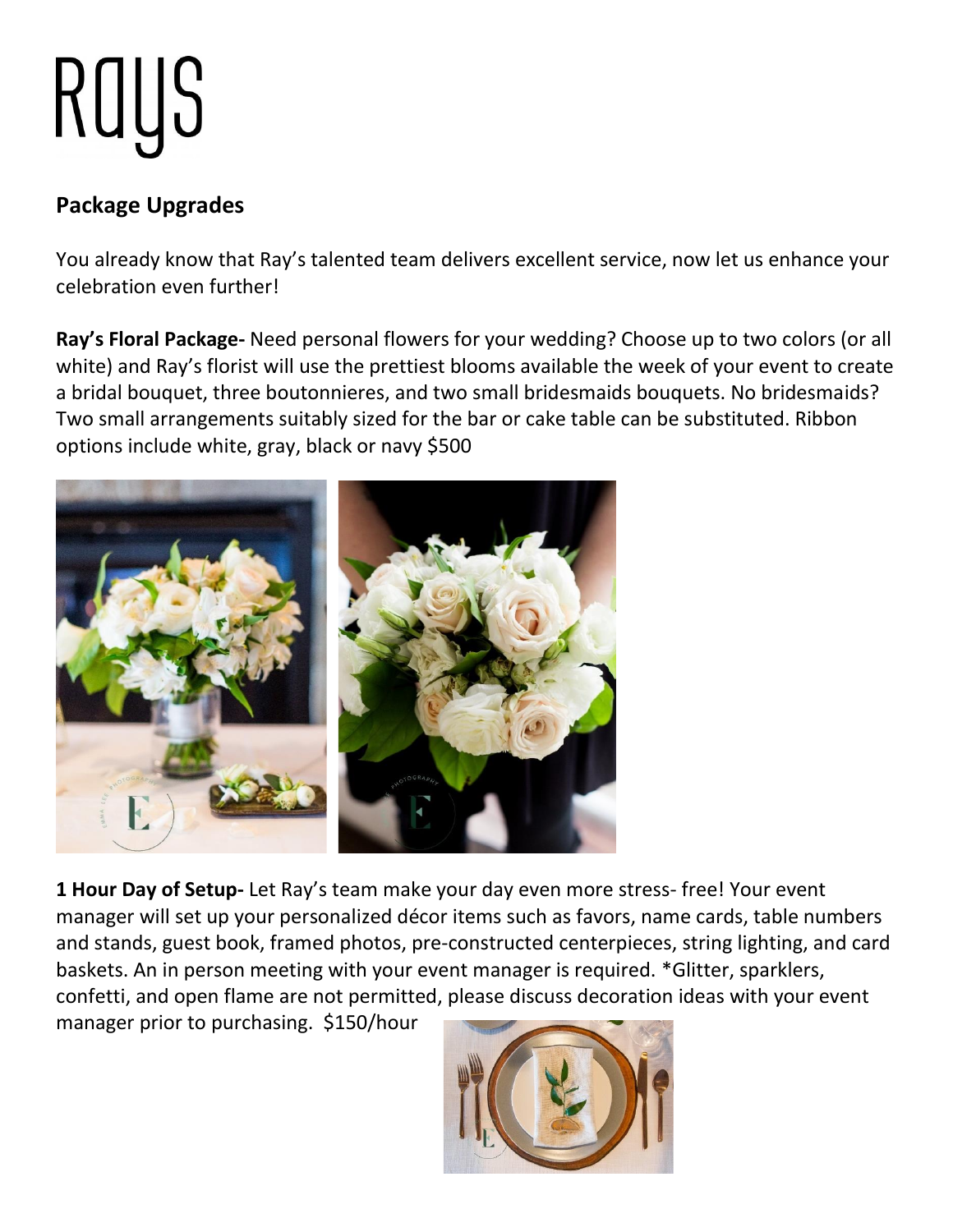**Selfie Station-** Encourage your guests to take photos and post them on social media for you to find later! Station includes a photo backdrop (gold or black), selfie stick, tripod, and props. Customize with a personalized sign for additional fee. \$150



**Custom Cocktail 8x10 Signs-**Illustrated and calligraphy description \$60 Calligraphy description only \$50





**Custom Table Numbers-** Add a personal touch to each table by simply picking your color palette and we do the rest! \$10/sign